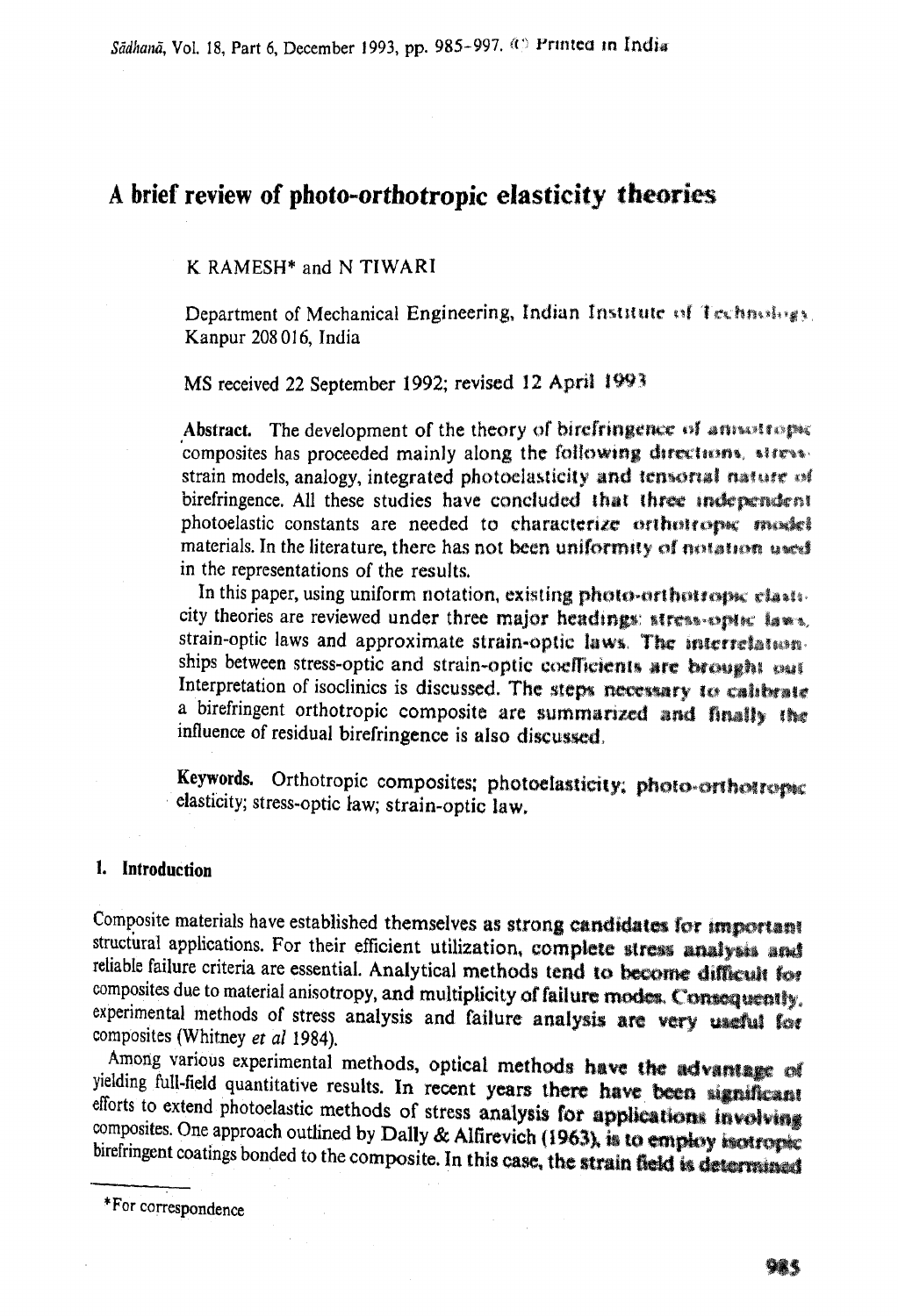from the coating using a reflection polariscope together with conventional methods of photoelastic analysis established for isotropic materials.

The second approach, initiated by Pih & Knight (1969) involves the use of a transparent birefringent model of the composite with anisotropic elastic and optical properties.

Though the first approach is simple in its application, there are several difficalties associated with it. Pipes & Dally (1972) conducted detailed analysis near free edges of composite materials and pointed out the limitations of the method due to the mismatch of the Poisson's ratios of the coating and the substrate. Further, the birefringent coating method is not suitable for studies on the dynamic fracture of composites since the coating reinforces the laminate and arrests crack growth.

On the other hand, development of transmission photoelastic techniques for composites is the right choice for studying dynamic crack propagation in composites. One of the important requirements for this technique is the development of appropriate model materials. This has been addressed by several investigators (Pih & Knight 1969; Agarwal & Chaturvedi 1970; Sampson 1970; Dally & Prabhakaran 1971; Prabhakaran 1980b; Tiwari 1990; Agarwal *et al* 1991).

The second difficulty is the interpretation of the optical response. In the case of isotropic model materials, the optical response can be quantitatively related to the differences in principal stresses using a single stress-optic coefficient.

In the case of a transparent composite laminate, the state of stress at each point along a light beam through the model thickness is different. The optical response observed in a polariscope is due to the integral effect of the stress field through the thickness of the model. It has been observed experimentally that the orientation of fibres influences the photoelastic response, and hence, a single photoelastic constant is not sufficient to characterize the model material. In the past two decades research work in this area has been primarily done for the determination of calibration constants for unidirectional composites.

In the following paragraphs, using uniform notation, various existing photoorthotropic elasticity theories are briefly reviewed. Interrelationships between strossoptic and strain-optic coefficients are brought out. Interpretation of isoclinics is discussed, The steps required to characterize transparent orthotropic composite laminates are summarized and finally the influence of residual birefringence is also discussed. A detailed review can be found in the ARDB report of Ramesh & Tiwari (1991).

#### **2. Stress-optic laws**

Though Pih & Knight (1969) were the pioneers in analysing transparent composites using the principle of stress proportioning, their results are far from satisfactory due to inaccuracies in their stress-strain model. Sampson (1970) developed the concept of "Mohr's circle of birefringence" by simple analogy and arrived at the following relation for fringe order  $N$ ,

$$
N = \left[ \{ (\sigma_L/f_L) - (\sigma_T/f_T) \}^2 + \{ (2\tau_{LT}/f_{LT}) \}^2 \right]^{1/2} \cdot t. \tag{1}
$$

Let the principal stresses be  $(p,q)$  and the principal stress p be at an angle  $\alpha$  to the L axis, then (1) becomes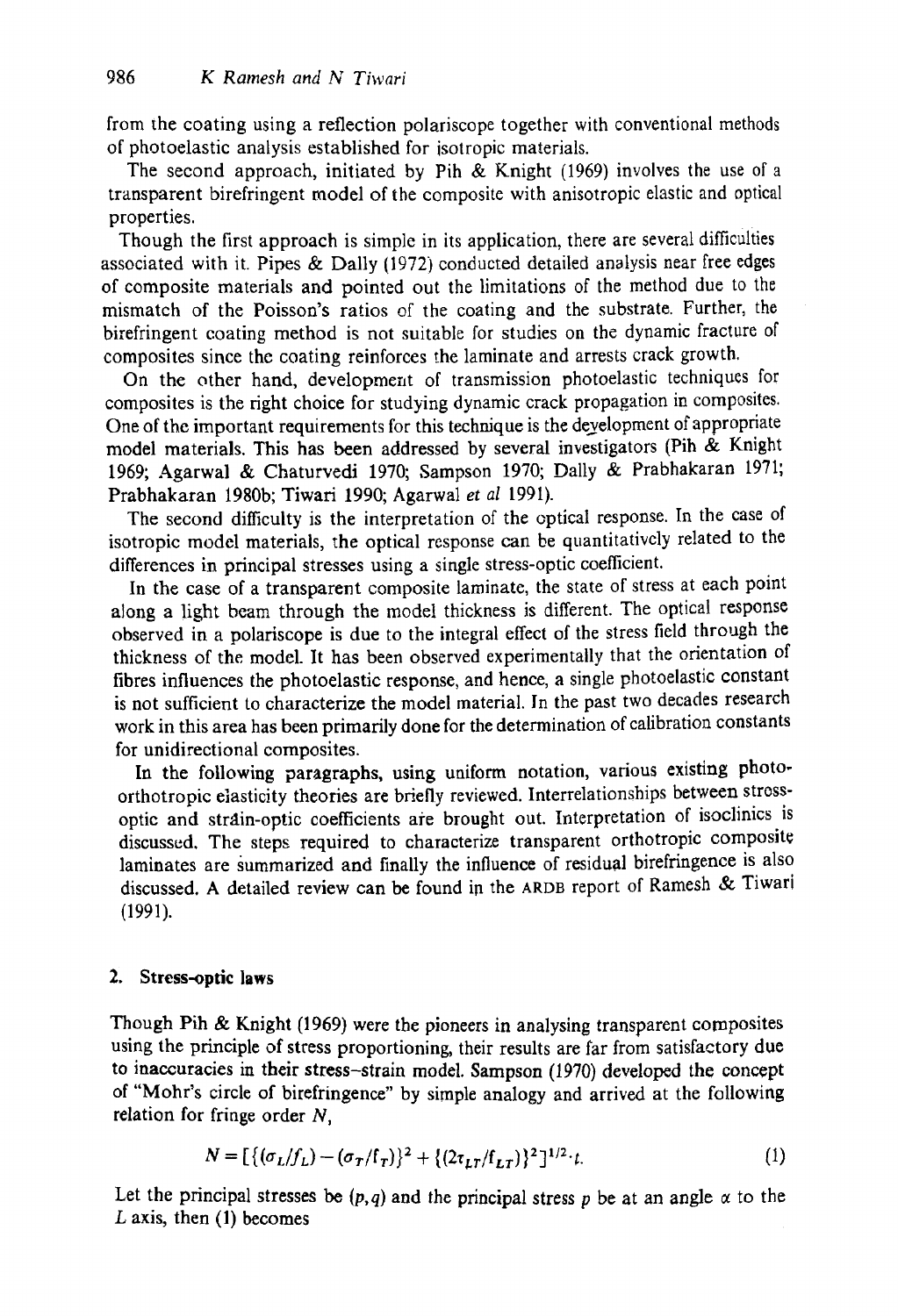$$
N = \left[ \left\{ \left[ \cos^2 \alpha + (q/p) \cdot \sin^2 \alpha \right] - \left[ \sin^2 \alpha + (q/p) \cdot \cos^2 \alpha \right] (f_L/f_T) \right\}^2 + \left[ 1 - (q/p) \right]^2 \cdot \left[ \sin 2\alpha \cdot (f_L/f_{LT}) \right]^2 \right]^{1/2} \cdot (t \cdot p/f_L). \tag{2}
$$

For a uniaxial stress-field (i.e.  $q = 0$ ),

$$
N = \left[ \left\{ (\cos^2 \alpha / f_L) - (\sin^2 \alpha / f_T) \right\}^2 + (\sin^2 2\alpha / f_{LT}^2) \right]^{1/2} t \cdot p. \tag{3}
$$

It has been pointed out earlier that the fibre-orientation angle influences the fringe order. In other words the material fringe value is a function of fibre-orientation angle. If  $f<sub>\alpha</sub>$  is defined as  $t\cdot p/N$  then the above equation directly gives the value of  $f<sub>\alpha</sub>$ . Extending the analogy of Mohr's circle, Sampson (1970) obtained the optical isoclinic angle  $\phi$  as

$$
\tan 2\phi = (2\tau_{LT}/f_{LT})/[(\sigma_L/f_L) - (\sigma_T/f_T)].
$$
\n(4)

In terms of the fibre orientation angle for a uniaxial stress field,

$$
\tan 2\phi = (f_L \cdot \sin 2\alpha) \left[ f_{LT} \cdot \left\{ \cos^2 \alpha - (f_L/f_T) \cdot \sin^2 \alpha \right\} \right],\tag{5}
$$

and for a general biaxial stress field,

$$
\tan 2\phi = [f_L \cdot (1 - q/p) \cdot \sin 2\alpha]/[f_{LT} \cdot \{\cos^2 \alpha + q \cdot \sin^2 \alpha/p - (f_L/f_T) \cdot (\sin^2 \alpha + q \cdot \cos^2 \alpha/p)\}].
$$
 (6)

Using the analogy approach, Sampson (1970) could show that three photoelastic constants  $(f_L, f_T)$  and  $f_{LT}$ ) are required to characterize orthotropic materials. He supported his theory by limited experimental results. No mathematical proof was provided by him to support his theory. However, all later investigators, proceeding from various standpoints substantiated his results.

Dally & Prabhakaran (1971) also predicted three fundamental photoelastic constants. Their important contribution is that they evaluated these constants as functions of the elastic and optical properties of the constituents of the composites. While formulating their model, they assumed that the total retardation introduced by the laminate is the algebraic sum of retardation introduced by fibre and matrix phases. Using the principle of stress proportioning and the results of Greszczuk (1966), they showed that the accuracy of the results is greatly influenced by the accuracy with which the stresses in the constituents can be evaluated. Their experimental results agreed closely with the stress-optic law formulated by Sampson (1970) (figure 1). However, they did not discuss the interpretation of isoclinics.

Bert (1972) introduced the application of tensorial-relations in the formulation of the stress-optic laws by adapting the work of Bhagavantham (1966) on the crystal theory. In this theory, stress and birefringence were shown as second-order tensors so that the photoelastic properties, tensor relating stress and birefringence must be of fourth order. Symmetry of an aligned, fibrous composite was assumed to be representable by an orthorhombic crystal. The equations presented were in a form not practically suitable for solving general plane-stress problems. No experimental data were presented in their paper.

Cernosek (1975), using the principle of integrated photoelasticity analysed the orthotropic composite and arrived at the same results as Sampson (1970) and Bert (1972). The approach of integrated photoelasticity explicitly takes care of the variation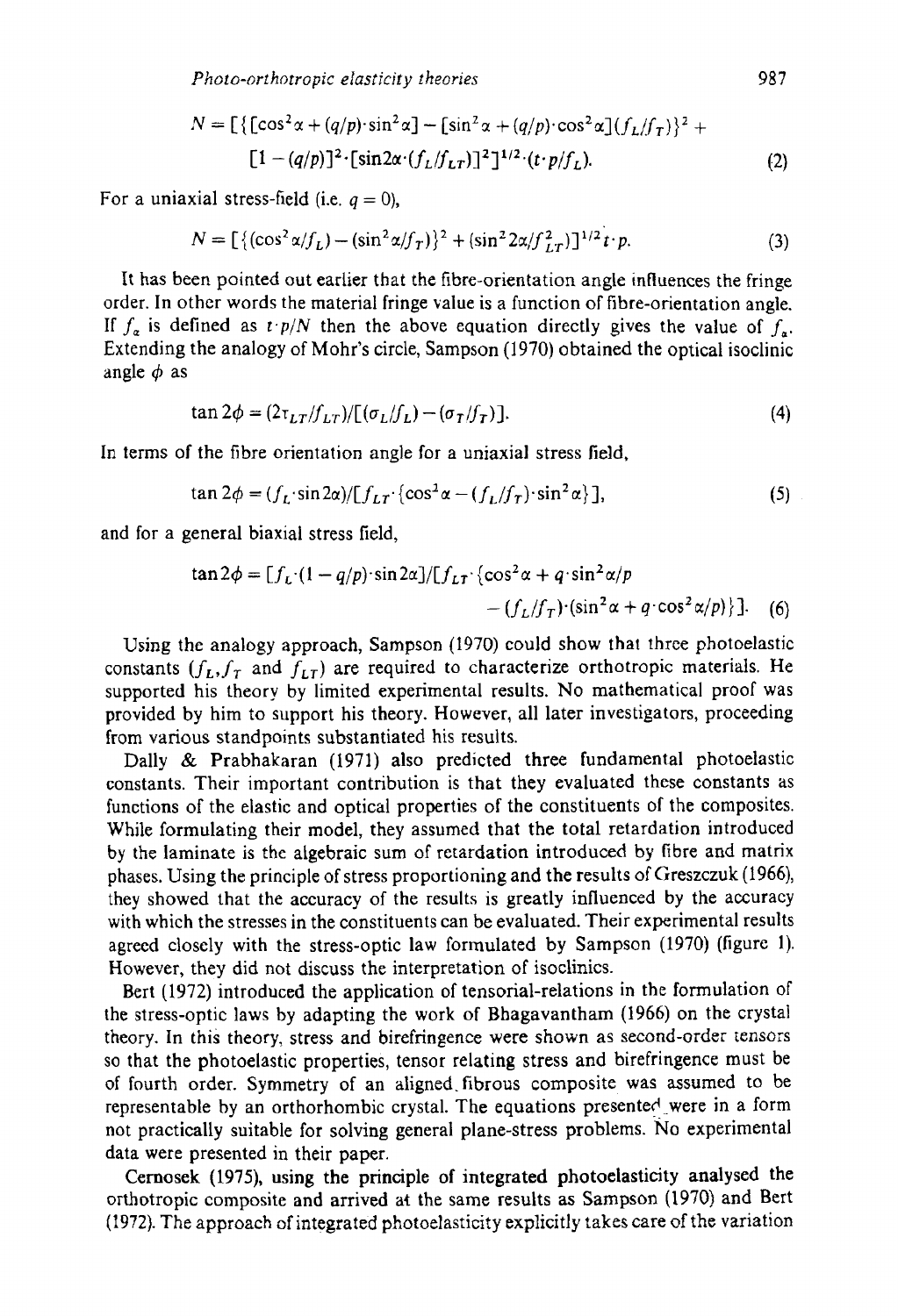



of the principal stress direction and magnitude from point to point along the path of light. Using the principle of "optical equivalence" (Aben 1966), even for the most general ease of principal stress variation both in magnitude and direction along the path of light, the net optical effect could be reduced to a combination of a retarder and a rotator. Cernosek (1975) observed that for the case of orthotropic composites, the optical effect could be represented by a retarder alone with the following retardation,

$$
2\delta_0 = 2n[\delta_f^2 + \delta_m^2 + 2\delta_f \delta_m \cdot \cos 2\Omega]^{1/2}.
$$
 (7)

He obtained the orientation of the retarder to be the same as that given by (5). Using Dally and Prabhakaran's (1971) stress-strain model, he showed that (7) could be reduced to (3). Thus he established a similarity between Sampson's 11970) phenomenological theory and Prabhakaran's stress-proportioning concept. Further, he showed that the expression of  $f_{\alpha}$  developed by Dally & Prabhakaran (1971) is exact only when  $\alpha = 0^\circ$  or 90°. In contrast to this, Sampson's (1970) theory is valid for any value of  $\alpha$ . Though the expression for  $f_{\alpha}$  as developed by Dally & Prabhakaran (1971) is approximate, the expression for  $f_L$  and  $f_T$  in terms of the parameters of the composite's constituents is exact since by definition  $\alpha = 0^{\circ}$  or 90° in such cases.

Knight & Pih (1976) using the Bhagavantham (1966) theory derived a general stress-optic law and then simplified it to the two-dimensional ease. Their formulation was general and also accounts for initial birefringence. Their simplified equations are of the same form as those of Sampson (1970) and Bert (1972).

Equations (2), (3), (5) and (6) directly show the influence of fibre orientation. While using these equations, it is to be remembered that the angle  $x$  is the orientation of principal stress 'p' with respect to the 'L' axis of the composite. Through explicitly bringing in the equations, the influence of fibre orientation angle has led to certain simplifications in the ease of strain optic laws; (1) and (4) are recommended for general use because of their generality and simplicity.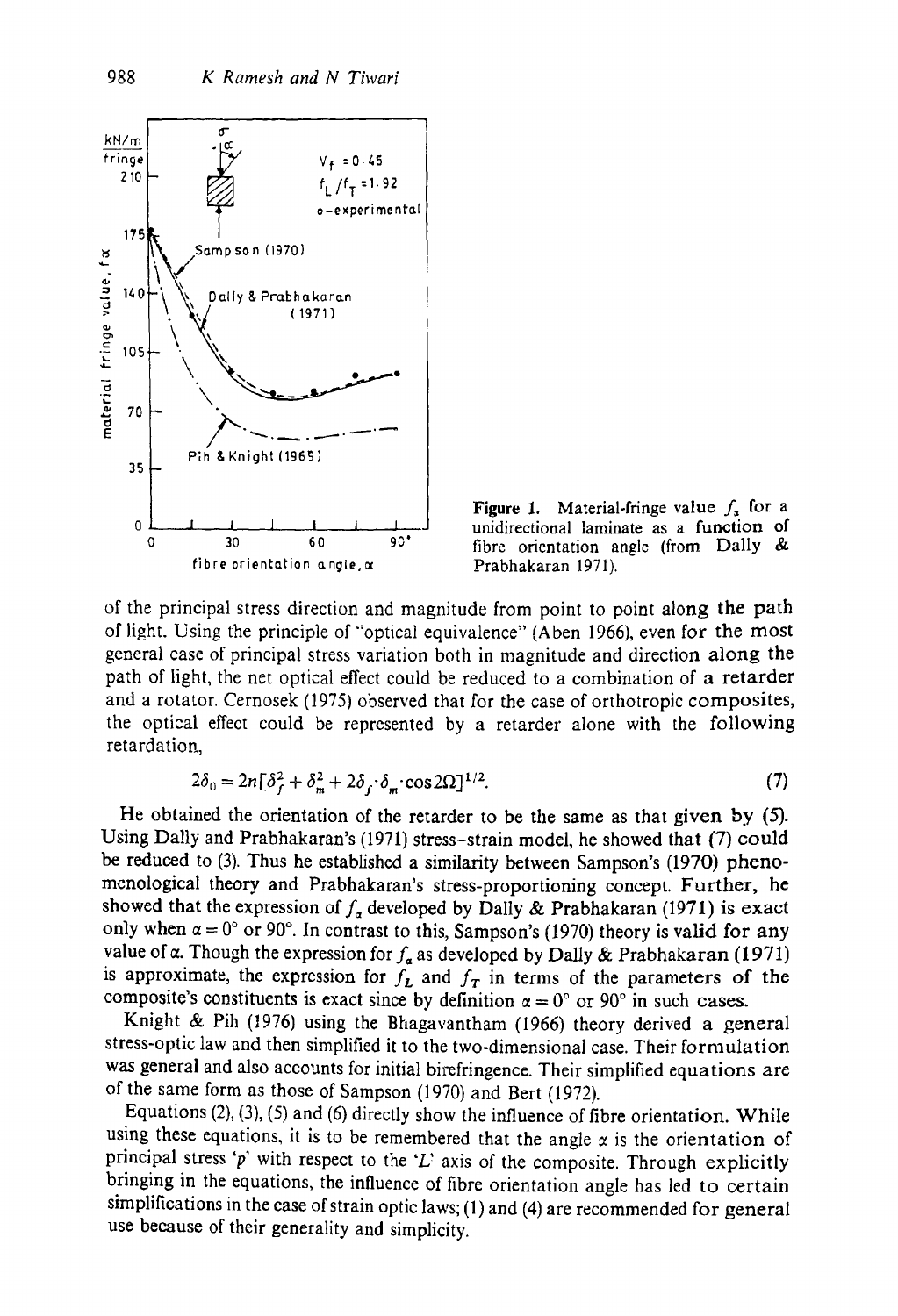#### **3. Strain-optic Laws**

The reduced influence of mechanical anisotropy on the strain-fringe wdue, compared to its effect on the stress-fringe value, has been recognized by Horridge (1955}, Hayashi (1962), Grakh & Mozhenskaya (197I) and Netrebko (1971}. Pipes & Rose 11974) developed a strain-optic law involving only one photoelastic constant. However, their results are applicable only to unidirectional composites having a very low fibre content. Following the approach of Sampson (1970), Prabhakaran (1975) developed a strain-optic law based on the concept of Mohr's circle of bircfringcnce and introduced three material strain-fringe values,  $f_{\epsilon L}$ ,  $f_{\epsilon T}$  and  $f_{\epsilon L T}$ . These are related to the observed fringe order in the model material by the relation,

$$
N = \left[ \left\{ (\varepsilon_L / f_{\varepsilon L}) - (\varepsilon_T / f_{\varepsilon T}) \right\}^2 + \left\{ (\gamma_{LT} / f_{\varepsilon L T}) \right\}^2 \right]^{1/2} \cdot t. \tag{8}
$$

The isoclinic angle is given by

$$
\tan 2\phi = (\gamma_{LT}/f_{eLT})/(\varepsilon_L/f_{eL} - \varepsilon_T/f_{eT}).
$$
\n(9)

Agarwal & Chaturvedi (1982) derived an exact strain-optic law for orthotropic materials using Pockel's (1906) theory of crystalline photoelasticity. Their approach is similar to the method followed by Knight & Pih (1976) for stress-optic laws. Chaturvedi (1982) pointed out that  $\varepsilon_3$  also contributes to the photoelastic effect. The final form of the equations obtained by Prabhakaran (1975) and Agarwal  $\&$ Chaturvedi (1982) are identical. They also concluded that three material strain fringe values are required for the total characterization of the composite model material.

#### **4. Approximate strain-optic laws**

The proponents of strain-optic laws did not stop at their exact theories but also devised ways to develop approximate strain-optic laws for better and practical utilization. Important contributions in this direction were made by Agarwal and his coworkers (Jha 1980; Agarwal & Chaturvedi 1982; Agarwat 1983). Prabhakaran {1975) also proposed an approximate strain-optic law. In this approximate law he defined a single strain-optic coefficient, whose value was taken as the algebraic mean of the three strain-optic coefficients. Since the quantities under consideration are tonsorial in nature, algebraic addition is not strictly correct.

Agarwal & Chaturvedi (1982) proposed an approximate strain-optic law, in which the square of the error between the predictions of exact and approximate laws was minimized. However, the accuracy of the approximate strain-optic law was found to vary with the fibre orientation angle and also with the volume fraction of the fibres. Later, Jha (1980) and Agarwal (1983) modified the approximate law of Agarwal & Chaturvedi (1982) slightly and proposed a new approximate strain optic law which can be written as

$$
N = \left[ (\varepsilon_p - \varepsilon_q) / f_{\varepsilon L} \right] \left[ \cos^2 2\beta_c + (f_{\varepsilon L} / f_{\varepsilon L} r)^2 \cdot \sin^2 2\beta_c) \right]^{1/2} \cdot t, \tag{10}
$$

$$
\phi = 1/2 \cdot \tan^{-1} \left\{ \left[ f_{\epsilon L} / f_{\epsilon L T} \right] \cdot \tan 2\beta_c \right\}.
$$
\n(11)

This law is exact for a balanced composite and approximate for a general one. The predictions were found to be in good agreement with experimental results.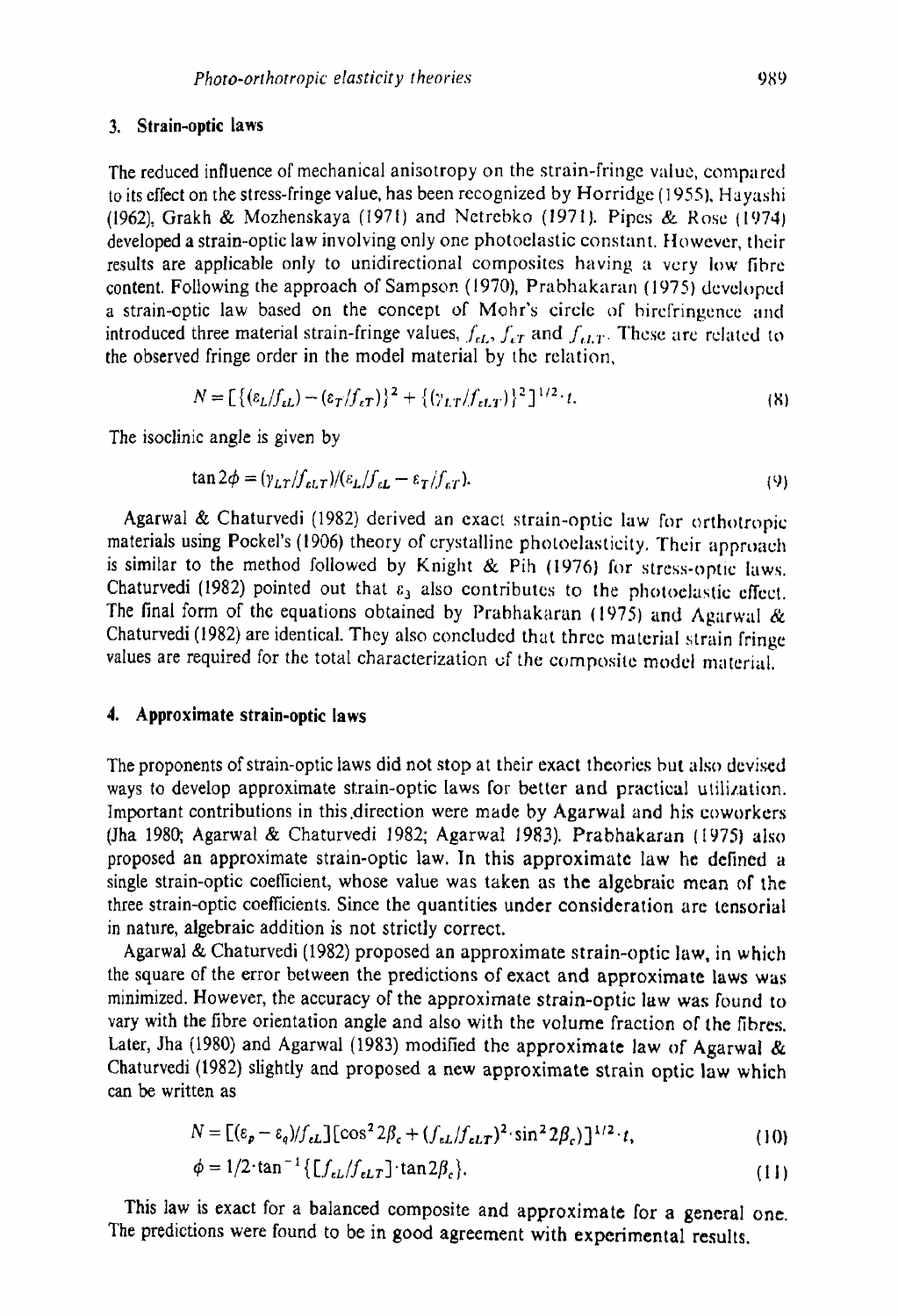#### **5. Interrelationships between stress and strain optic coefficients**

Using Mohr's circle of birefringence, Prabhakaran (1979) has obtained the relationships between material strain-fringe and stress-fringe values as follows

$$
f_{\varepsilon L} = (1 - v_{LT} \cdot v_{TL}) / [(E_L/f_L) - (E_T \cdot v_{LT}/f_T)],
$$
\n(12)

$$
f_{\varepsilon T} = (1 - v_{LT} \cdot v_{TL}) / [(E_T/f_T) - (E_L \cdot v_{TL}/f_L)],
$$
\n(13)

$$
f_{\iota L T} = f_{L T}/2G_{L T}.\tag{14}
$$

Inverting the above set of equations one obtains

$$
1/f_L = \left[1/(E_L \cdot f_{\varepsilon L})\right] + v_{LT}/(E_L \cdot f_{\varepsilon T}),\tag{15}
$$

$$
1/f_T = [1/(E_T \cdot f_{\epsilon T})] + v_{TL}/(E_T \cdot f_{\epsilon L}),
$$
\n(16)

$$
1/f_{LT} = 1/(2G_{LT} \cdot f_{\varepsilon LT}).\tag{17}
$$

Doyle (1978), starting from the premise that optical and mechanical constitutive relations do not necessarily have similar forms, showed initially that two constants are sufficient to get the optical response of the composites. This suggests that there must be an interrelationship between  $f_L$ ,  $f_T$  and  $f_{LT}$ . In a discussion of the above paper, Prabhakaran (1980a) explicitly expressed the interrelationship as

$$
\frac{1}{f_{LT}} = \frac{1}{f_L} - \left[ \frac{1}{f_L} - \frac{1}{f_T} \right] \cdot \left[ \frac{1 + v_{LT}}{E_L} - \frac{1}{2G_{LT}} \right] / \left[ \frac{1}{E_L} - \frac{1}{E_T} \right].
$$
\n(18)

In a later paper, Doyle (1980) emphasized that two constants are insufficient if the volume fraction of the fibre in the composite exceeds by  $6\%$ . Thus, (18) holds good if the volume fraction of fibre in the composite is less than  $6\%$ . For cases when fibre content in composite exceeds this limit, knowledge of three independent constants is essential for proper characterization of the model material.

It is interesting to note that the stress-fringe values can be related to the properties of the constituents of the composite. Dally & Prabhakaran (1971) obtained one such set of relations for  $f_L$ ,  $f_T$  and  $f_{LT}$ .

## **6. Interpretation of isoclinics**

Pih & Knight (1969) realized that the isoclinics in orthotropic models do not give the principal stress directions of the composite. Although Sampson (1970) found strong support from the isochromatic results of Pih  $\&$  Knight (1969) for his stressoptic law based on analogy, he could not show a similar agreement between his predictions and the isoclinic results of Pih & Knight (1969). Pipes & Dalley (1973) pointed out that the experimenal isoclinic results of Pih & Knight (1969) could not be deemed reliable due to end-effects; they measured the isoclinic parameters for two fibre orientations and concluded that the isoclinic parameter is influenced by the stress level (due to the residual effects caused by matrix shrinkage) and that the isoclinics give neither the principal stress directions nor the principal strain directions. They revived the possibility that Sampson's (1970) concept of the Mohr circle of birefringence could predict the isoclinic parameters but did not substantiate this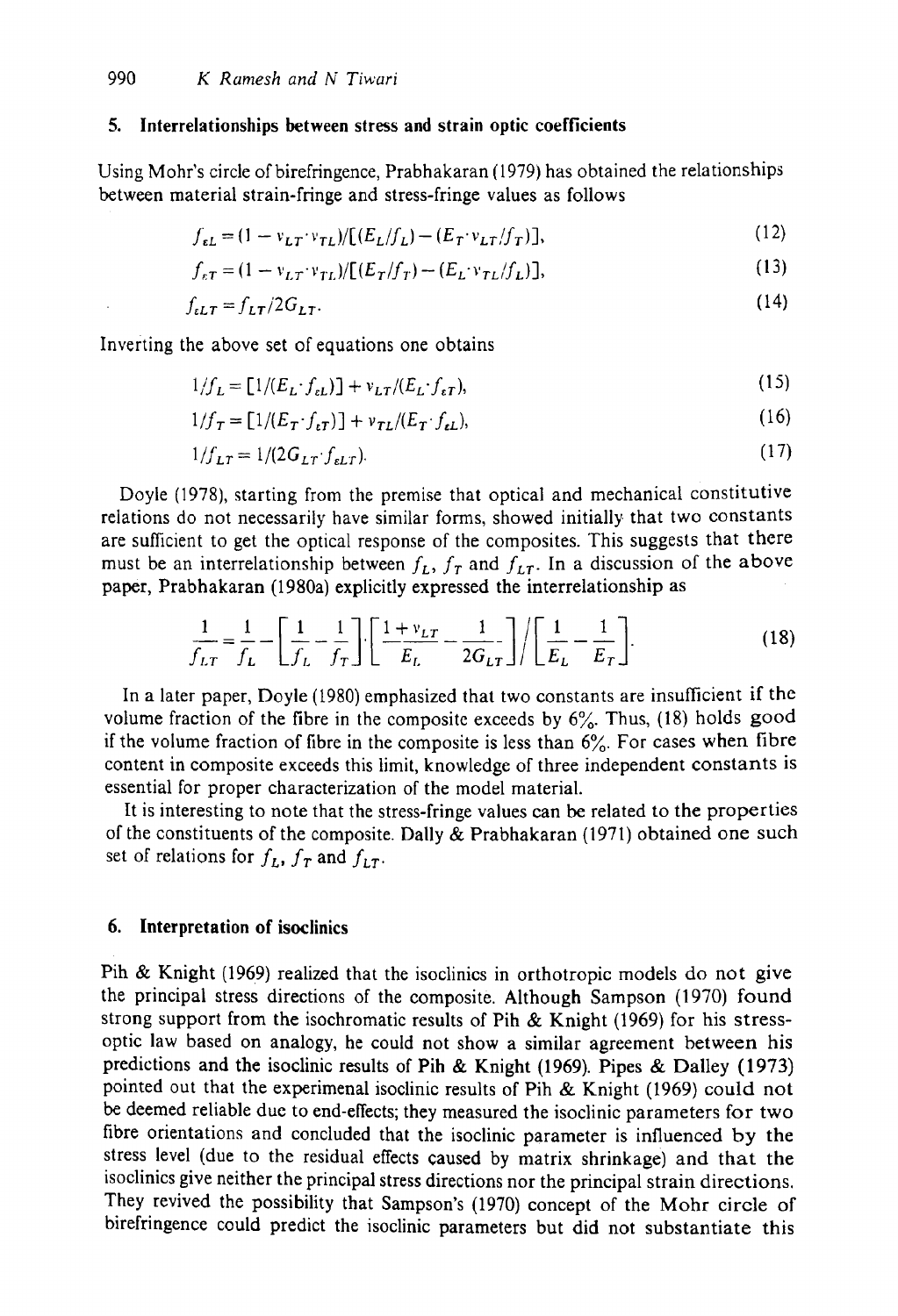possibility. Pipes & Rose (1974) hypothesized that the isoclinic parameter gives the principal strain direction.

Prabhakaran (1976), working on the premise that Sampson (1970) was unable to verify his isoclinic predictions because of the absence of reliable experimental results, measured the isoclinic parameters in uniaxial as well as biaxial stress-fields. For a uniaxial stress field, (5) relates the optical isoclinic with the fibre orientation as shown in figure 2. It is seen that the predictions based on the concept of Mohr's circle of birefringence (i.e. orthotropic theory using (5)) agree with the experimental results very well. Various other angles, such as the principal stress direction  $(\Theta_0)$ , principal strain direction ( $\beta_c$ ) of the composite, principal stress direction of fibre ( $\Theta_f$ ) and matrix  $(\Theta_m)$  are also shown in figure 2. It is clear from the graph that the optical isoclinic parameter is a closer approximation to the principal strain angle than to the principal stress angle. It may be noted that in figure 2, the angles are measured with the *L*-axis as reference.

The isoclinic parameter has been investigated in biaxial stress-fields (Prabhakaran 1976) also. A circular disk, unidirectionally reinforced, was diametrically compressed at different orientations. The optical isoclinic parameter at the centre of the disk was measured and the strains at the centre were also measured by a strain gauge rosette. The influence of the residual birefringence can be seen in figure 3. At sufficiently high loads, the measured isoclinic parameter could be considered as due to the applied load.

In figure 4, the optical isoclinic parameter ( $\phi$ ), using (6), is shown as a function of the fibre-orientation angle  $\alpha$ . Also shown in the figure are the principal stress angle (physical isoclinic parameter) and the principal strain angle for the composite. Both appear to deviate from the optical isoclinic parameter by equal amounts.

Thus it is clear that the Mohr's circle of birefringence concept is successful in the interpretation of not only the isochromatics but also the isoclinics in orthotropic models.



Figure 2. Graph showing the variation of different angles such as optical isoclinic, principal stress direction of fibre, matrix and composite, and principal strain direction of the composite as a function of fibre orientation angle (from Prabhakaran 1976).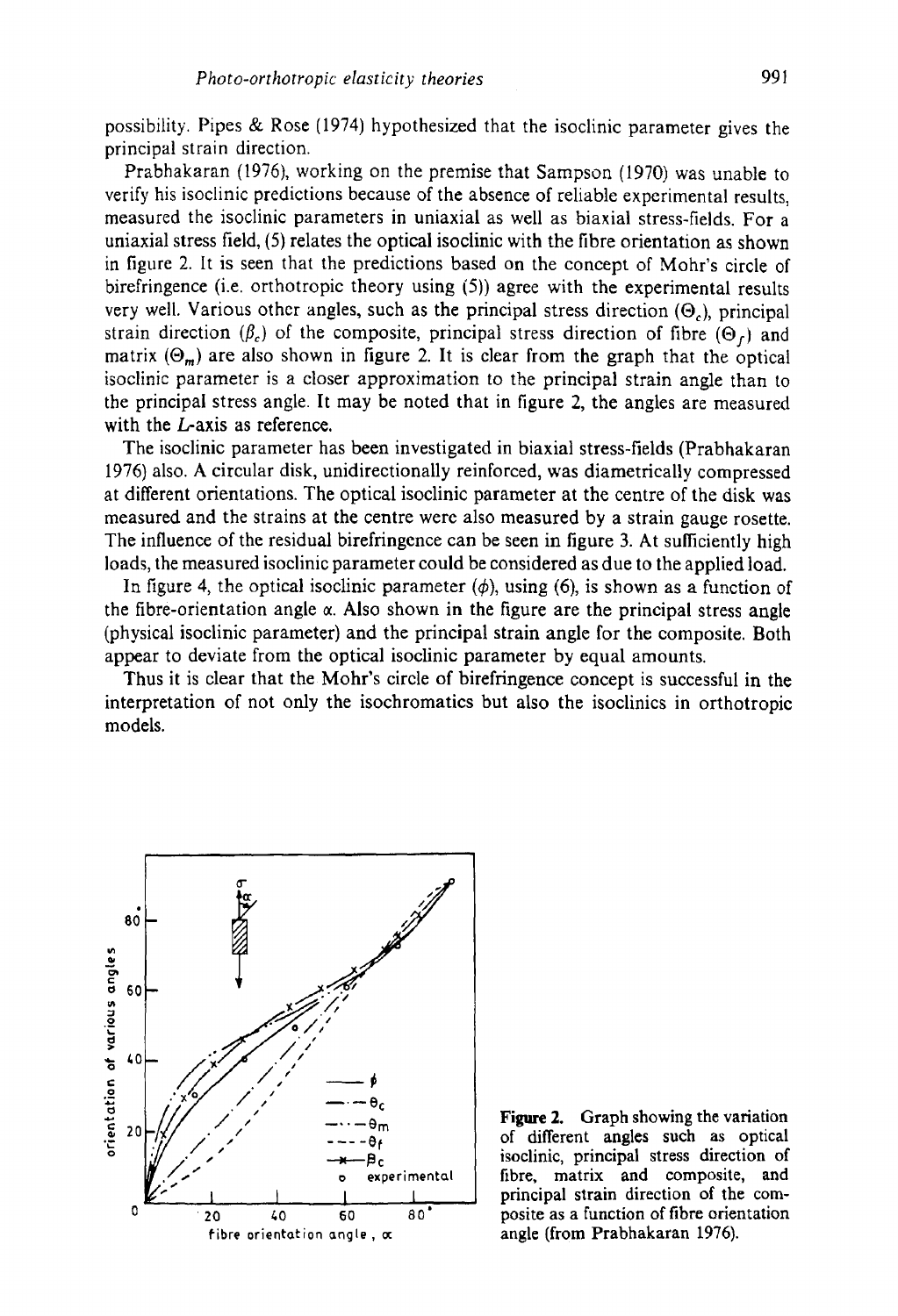

**Figure 3. Optical isoclinic parameter (measured at the centre of the disc) as a function of load with fibre orientation angle as a parameter (from Prabhakaran 1976).** 

#### **7. Calibration of photo-orthotropic composites**

**The development of the theory of birefringence of anisotropic composites has proceeded mainly along the following direction; stress-strain models, analogy, integrated photoelasticity and tensorial nature of birefringence. All these studies have concluded that three independent photoelastic constants are needed to characterize orthotropie model material.** 

**Interrelationships between stress and strain optic coefficients have been given in (i2) to (17). It is more difficult to determine strain-fringe values experimentally as compared to stress-fringe values. This is due to the fact that application of uniaxial stress is easier than application of uniaxial strain.** 

Using tension specimens with fibres oriented at 0° and 90°, it is easy to determine  $f_L$  and  $f_T$ . On the other hand, determination of  $f_{LT}$  is not easy since it requires



**Figure 4. Graph showing the variation of various angles such as optical isoclinic, principal stress and strain directions at the centre of the disc as a function of fibre orientation angle (from Prabhakaran 1976).**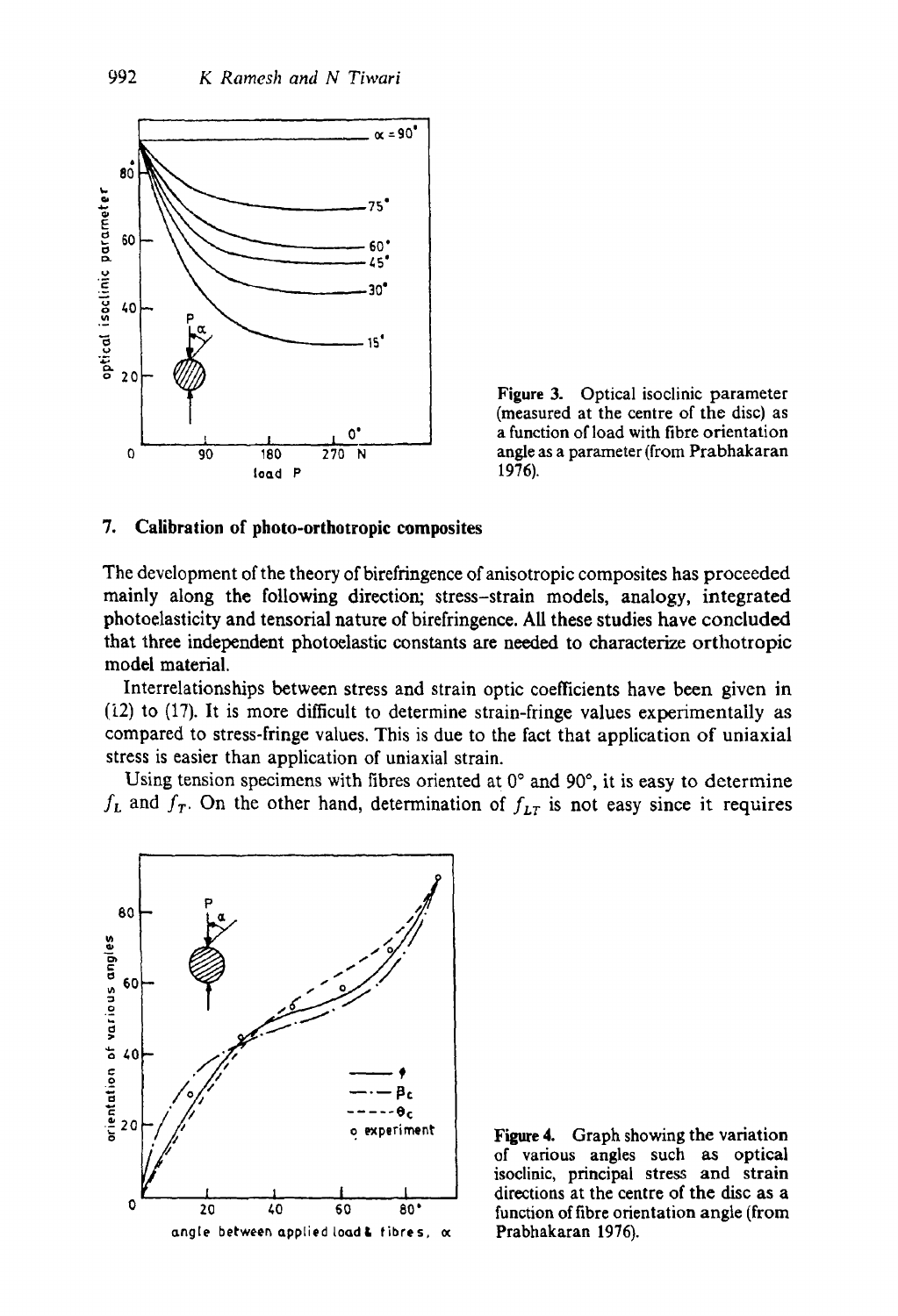loading the specimen in pure shear. One can adopt anyone of the following three approaches depending on the accuracy desired.

- (1) One approach is to use the interrelationship obtained in (18) if  $V_f$  is less than 6%.
- (2) An approximate method to determine  $f_{LT}$  is by obtaining  $f_{\pi/4}$  initially, by conducting a  $45^\circ$  off-axis coupon test and then using this value in the following relation to get  $f_{LT}$ .

$$
f_{LT}/f_{\pi/4} = [1 + (1/4)\{f_{LT}/f_L\}^2 \{1 - (f_L/f_T)\}^2]^{1/2}.
$$
 (19)

The error in equating  $f_{LT}$  to  $f_{\pi/4}$  depends upon the ratios,  $f_{LT}/f_L$  and  $f_L/f_T$ . This error is small (usually less than  $3\frac{\cancel{0}}{\cancel{0}}$ ).

(3) An exact method for finding  $f_{LT}$  has been reported by Chaturvedi (1978) and is as follows.

It is seen from (3) that  $f_a$  is directly related to  $f_{LT}$  when

$$
f_T/f_L = \tan^2 \alpha_0. \tag{20}
$$

The values of  $x_0$  can be determined by knowing  $f_L$  and  $f_T$  of the composite. If the unidirectional composite is subjected to the  $\alpha_0^{\circ}$  coupon test, then

$$
f_{LT} = f_{\alpha 0} \cdot \sin 2\alpha_0. \tag{21}
$$

Strain-fringe values can be determined by using the interrelationships between stress-fringe and strain-fringe values  $\lceil (12) \rceil$  to  $(17)$ ].

In the case of isotropic materials, accurate determination of  $f<sub>g</sub>$  is very critical since this is the only parameter which relates theoretical and experimental results. Following the same approach, it is essential that  $f_L$ ,  $f_T$  and  $f_{LT}$  are determined with extreme care. In the determination of  $f_{LT}$ , the second method is widely used. However, the method proposed by Chaturvedi (1978) is better and is recommended for cases where higher accuracies are demanded.

## **8. Influence of residual birefringence**

Curing of all types of epoxy or polyester resins is accompanied by a change of volume. Due to this shrinkage, residual birefringence is introduced. This is unavoidable while fabricating a transparent composite for conducting photo-orthotropic experiments. It has been found experimentally (Pipes & Dalley 1973) that the principal direction of residual birefringence is identical with the direction of the fibres.

In the literature, accounting for residual birefringence is basically done in two different ways. In one approach, the final fringe order and optical isoclinic angle are expressed as functions of residual birefringence. Cernosek (1975) using integrated photoelasticity and Mittal (1975) based on Toupin's (1963) theory of deformable dielectrics obtained identical expressions for fringe order and isoclinic angle incorporating the effect of residual birefringence. The total fringe order  $N<sub>T</sub>$  in the presence of residual birefringence is given by

$$
N_T = t \cdot \left[ \left[ (N_r/t) + (\sigma_L/f_L) - (\sigma_T/f_T) \right]^2 + \left[ (2\tau_{LT}/f_{LT}) \right]^2 \right]^{1/2},\tag{22}
$$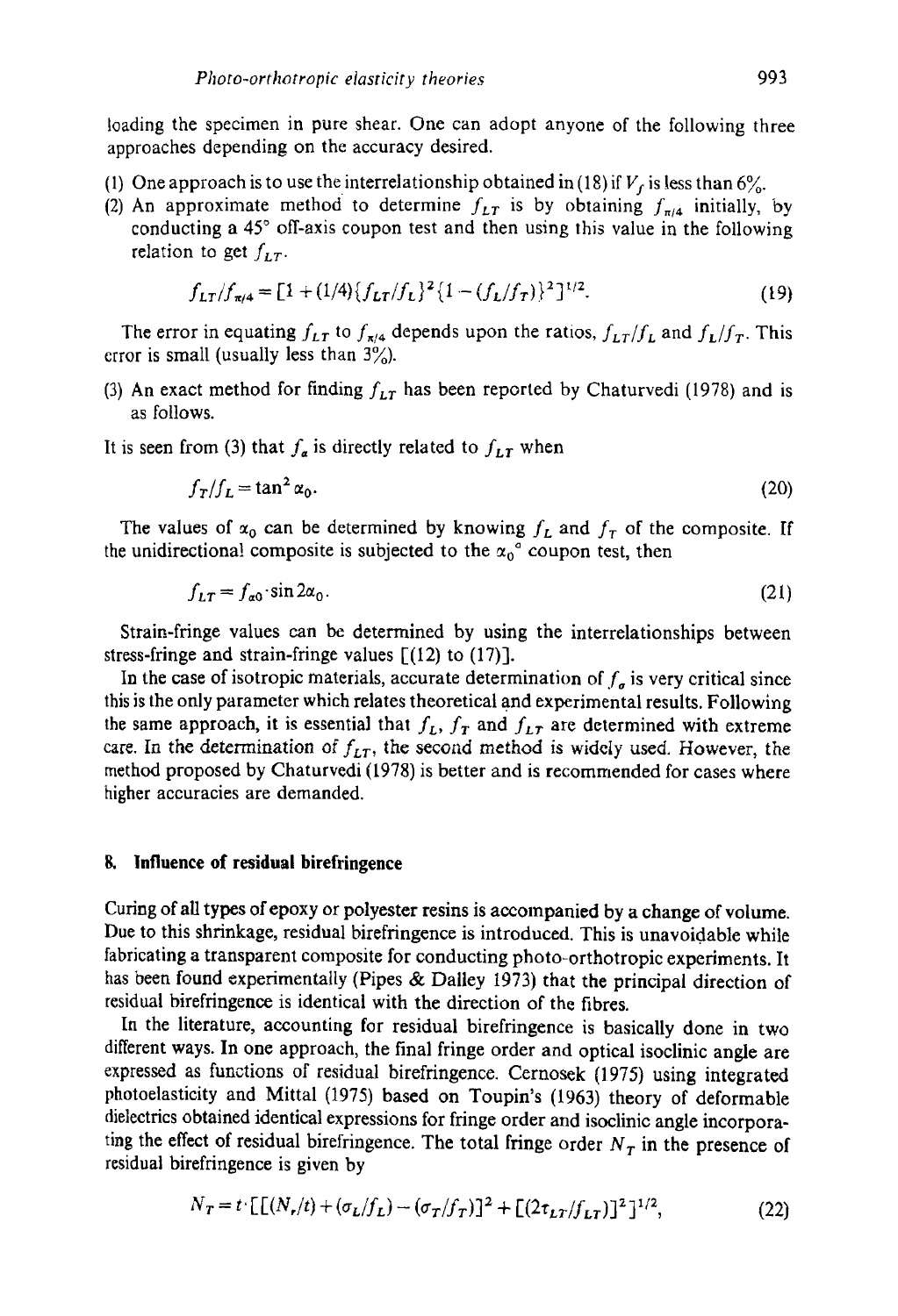and the isoclinic angle  $\phi_T$  in the presence of residual stress is given by

$$
\tan 2\phi_T = (2\tau_{LT}/f_{LT})/[(N_r/t) + (\sigma_L/f_L) - (\sigma_T/f_T)].
$$
\n(23)

Using the above expression for  $\phi_T$  Cernosek (1975) was able to fit the experimental results of Pipes & Dalley (1973) very precisely. The above expressions are strictly valid only for cases in which residual birefringence is in the direction of fibres.

The other approach is to extract the load-induced birefringence and the isoclinic angle. Cernosek (1975) has shown that an orthotropic composite can be modelled as a retarder without any rotation. Due to this, extraction of initial birefringence is very similar to the procedure adopted in isotropic cases (Guenter 1977). This has been shown using the tensorial nature of birefringence by Knight & Pih (1976). Load induced birefringence is given by

and

$$
N = [N_T^2 + N_r^2 - 2N_T N_r \cos 2(\phi_T - \phi_r)]^{1/2},
$$
\n(24)

$$
\tan 2\phi = (N_T \cdot \sin 2\phi_T - N_r \cdot \sin 2\phi_r)/(N_T \cdot \cos 2\phi_T - N_r \cdot \cos 2\phi_r),\tag{25}
$$

 $\phi_T$  and  $\phi_r$ , should be referred to the L-axis of the composite. Cernosek (1975) and Mittal (1975) assumed  $\phi$ , to be 0. This has been experimentally confirmed by Pipes and Dalley (1973).

When a theoretical reconstruction of fringes is required (which is gradually acquiring significance), one can use (22) and (23) (Cemosek 1975; Mittal 1975). On the other hand, (24) and (25) are appropriate for experimental calculations.

## **9. Conclusions**

Birefringent isotropic model materials can be characterized by a single photoelastic constant. However, three constants are required for the complete characterization of photo-orthotropic model materials. In general, the directions of principal stresses and strains are not identical. Hence, the stress-optic laws and the strain-optic laws are different for these model materials. Both stress-optic and strain-optic theories highlight the need for three independent calibration constants for photo-orthotropic materials. Interrelationships do exist between stress-optic and strain-optic coefficients.

It can be concluded that when an accurate photoelastic analysis of an orthotropic model is needed, either the stress-optic law or the strain-optic law can be employed; Both of them are equally complex to use. When an approximate analysis is sufficient, the approximate strain-optic law proposed by Agarwal (1983) can be employed. This approximate strain-optic law is, however, exact for a balanced composite.

Due to complexities in the birefringent phenomena in orthotropic model materials, the isochromatic fringes observed in such materials are neither representative of contours of principal stress differences nor of the principal strain differences. Further, the optical isoclinics seen neither represent the principal stress directions nor the principal strain directions.

In view of the above, separation of principal stresses or strains is not a simple task even for a two-dimensional problem. Several methods have been proposed by various investigators.

Sampson (1970) proposed that the components of birefringence according to the Mohr's circle of birefringence, along with the differential equations of equilibrium,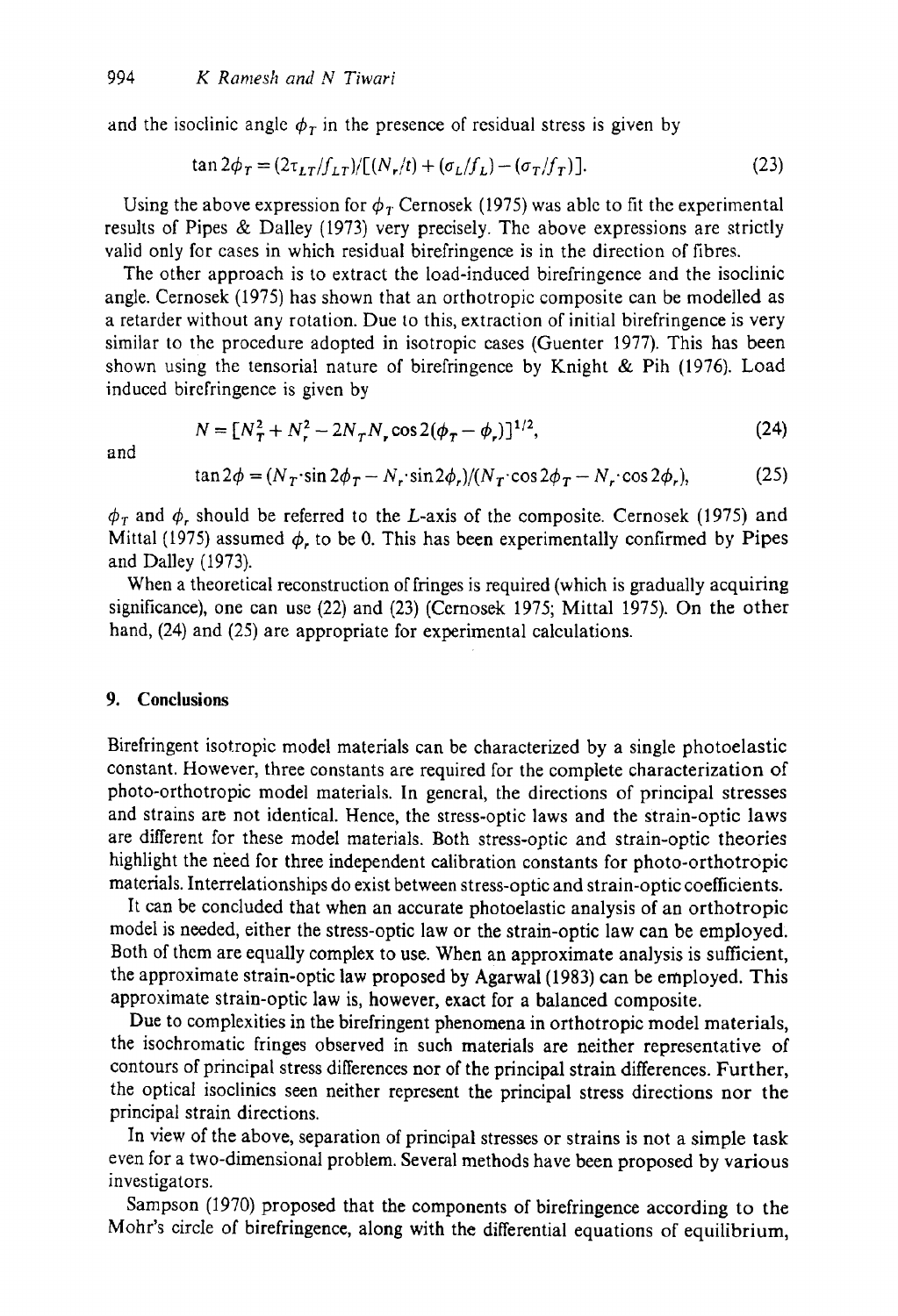could be used in a shear difference method. Another method to separate the principal stresses has been addressed by Agarwal & Jha (1983). Recently, Prabhakaran (1982) has summarized various techniques for separating principal stresses.

The research work reported in this paper is supported in part by an lndo-US project jointly funded by NSF of USA (Grant No. INT-90011089), and the Department of Science and Technology, India and an ARDB project (no. 540) of the Government of India.

### **List of symbols**

| $E_L, E_T$                                                        | Young's modulus of composite in $L$ and $T$ directions;                      |
|-------------------------------------------------------------------|------------------------------------------------------------------------------|
| $f_{\alpha}$                                                      | material stress fringe value of composite for a fibre orientation angle      |
|                                                                   | α;                                                                           |
| $f_L, f_T, f_{LT}$                                                | material stress fringe values of composite in $L$ , $T$ and $LT$ directions; |
| $f_{\varepsilon L}$ , $f_{\varepsilon T}$ , $f_{\varepsilon L T}$ | material strain fringe values of composite in $L$ , $T$ and $LT$ directions; |
| $G_{LT}$                                                          | shear modulus of the composite w.r.t. $L-T$ axes;                            |
| $\mathbf{n}$                                                      | total numbers of fibres traversed by light;                                  |
| $\boldsymbol{N}$                                                  | load induced birefringence in the composite;                                 |
| $N_{r}$                                                           | residual birefringence in the composite;                                     |
| $N_T$                                                             | total observed birefringence in the composite;                               |
| p, q                                                              | principal stresses in the composite;                                         |
| $\mathfrak{t}$                                                    | thickness of the model material;                                             |
| $V_f$                                                             | volume fraction of fibre in composite;                                       |
| α                                                                 | orientation of L-axis of the composite w.r.t. Y-axis;                        |
| $\beta_c$                                                         | principal strain direction in composite w.r.t. L-axis;                       |
| $2\delta_f$                                                       | relative phase retardation in a single fibre;                                |
| $2\delta_m$                                                       | relative retardation in matrix surrounding one fibre;                        |
| $2\delta_0$                                                       | total retardation in a composite laminate;                                   |
| $\varepsilon_p, \varepsilon_q$                                    | principal strains in the composite;                                          |
| $\varepsilon_L$ , $\varepsilon_T$ , $\gamma_{LT}$                 | strain components referred to $L$ -T axis;                                   |
| $\Theta_c$ , $\Theta_f$ , $\Theta_m$                              | principal stress directions in composite, fibre, and matrix, respectively,   |
|                                                                   | w.r.t. $L$ axis;                                                             |
| $v_{ij}$                                                          | Poisson's ratio of composite w.r.t. $(i, j)$ axes;                           |
| $\sigma_L$ , $\sigma_T$ , $\tau_{LT}$                             | stress components referred to $L-T$ axis;                                    |
| φ                                                                 | load induced optical isoclinic angle w.r.t. L-axis;                          |
| $\phi_{\bm r}$                                                    | residual isoclinic angle in the composite w.r.t. L axis;                     |
| $\phi_T$                                                          | total observed isoclinic angle in the composite w.r.t. L axis;               |
| Ω                                                                 | $\Theta_m - \Theta_f$ .                                                      |

## **References.**

Aben H K 1966 Optical phenomena in photoelastic models by the rotation of principal axes. *Exp. Mech.* 6:13-22

- Agarwal B D 1983 An approximate method of orthotropic photoelastic analysis. *Exp. Mech.*  23:55-58
- Agarwal B D, Chaturvedi S K 1970 Improved birefringent composites and assessment of photoelastic theories. *Fiber Sci. Technol.* I 1:399-412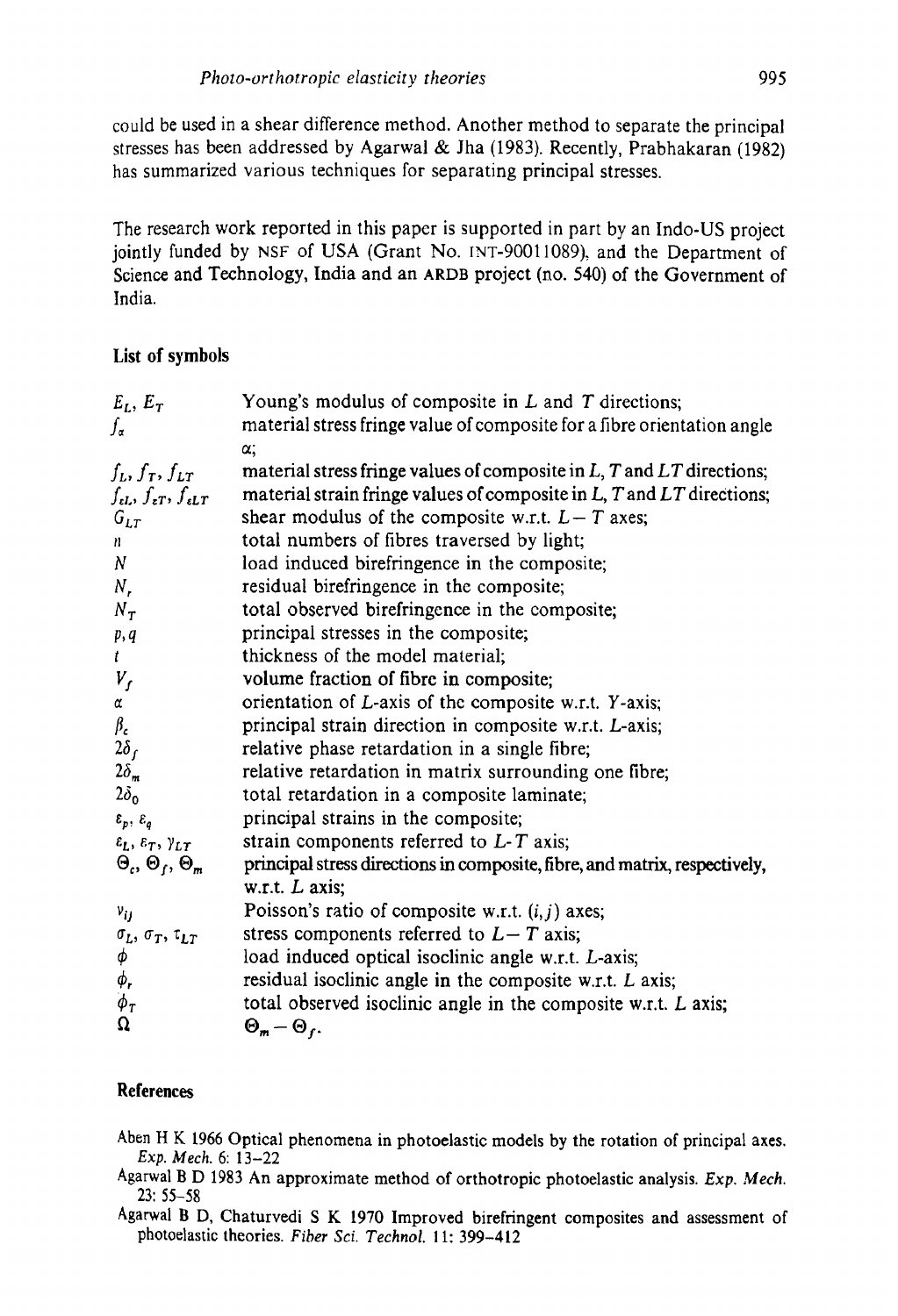- Agarwal B D, Chaturvedi S K 1982 Exact and approximate strain optic laws for orthotropic photoelastic materials. *Fiber Sci. Technol.* 33:146-150
- Agarwal B D, Jha P K 1983 A stress separation technique for photo-orthotropic elasticity. *Compos. Technol. Rev.* 5:84-88
- Agarwal B D, Tiwari N, Ramesh K 1991 Development and characterization of transparent composite laminates. In Second Annual Progress Report on the ARDB project on Application of Image Processing Technique to the determination of S.I.F. in orthotropic composite materials, Indian Institute of Technology, Kanpur, pp. 19-45
- Bert C W 1972 Theory of photoelasticity for birefringent filamentary composites. *Fiber Sci. Technol.* 5:165-171
- Bhagavantham S 1966 *Crystal symmetry and physical properties of crystals* (New York: Academic Press)
- Cernosek J I975 On the photoelastic response of composites. *Exp. Mech.* 15(9): 354-357
- Chaturvedi S K 1978 *Some experimental stress analysis techniques for fibrous composites,* Ph D thesis, Indian Institute of Technology, Kanpur
- Chaturvedi S K 1982 Fundamental concepts of photoelasticity for anisotropic composite materials. *Lett. Appl. Eng. Sci.* 20(1): 145-157
- Dally J W, Alfirevich I 1963 Application of birefringent coatings to glass-fiber-reinforced plastics. *Exp. Mech.* 9:97-102
- Dally J W, Prabhakaran R 1971 Photo-orthotropic elasticity. *Exp. Mech.* 11:346-356
- Doyle J F 1978 A unified approach to optical constitutive relations. *Exp. Mech.* 18:416-420
- Doyle J F 1980 Constitutive relations in photomechanics. *Int. d. Mech. Sci.* 22:1-8
- Grakh I I, Mozhenskaya A F 1971 A type of mechanically anisotropic optically sensitive bodies. *Mekhanika Polimerov* 5:835-839
- Greszczuk L B 1966 Theoretical and experimental studies on properties and behaviour of filamentary composites. *Proc. 21st Annual Tech. Conf., SPI Reinforced Plastics Div.*  (Washington, DC: Soc. Plastics Ind.) Section 8-A
- Guenter F 1977 Superposition of photoelastic data. *Exp. Mech.* 17(1): 33-36
- Hayashi T 1962 Photoelastic method of experimentation for stress analysis in orthotropic structures. *Proc. Fourth Int. Syrup. Space Technol. Science,* Tokyo pp. 156-169
- Horridge G A 1955 A polarized light study of glass fiber laminates. *Br. J. Appl. Phys.* 6:314-319
- Jha P K 1980 *An approximate theory of photo orthotropic-eIasticity,* M Tech thesis; Indian Institute of Technology, Kanpur
- Knight C E, Pih H 1976 Orthotropic stress-optic law for plane stress photoelasticity of composite materials. *Ffbre Sci. Technol.* 9:297-313
- Mittal R K 1975 On the residual birefringence in anisotropic photoelastic materials. *Strain*  11:55-57
- Netrebko V P 1971 Optical polarization method of studying the stress state of anisotropic bodies. *Mekhanika Tverdo9o Tela* 1:94-100
- Pih H, Knight C E 1969 Photoelastic analysis of anisotropic fiber reinforced composites. J. *Comp. Mater.* 3:94-107
- Pipes R B, Dally J W 1972 On the birefringent coating method of stress analysis for fiber reinforced laminates. *Exp. Mech.* 12:272-277
- Pipes R B, Dalley J W 1973 On the fiber-reinforced birefringent composite materials. *Exp. Mech.* i3(8): 348--349
- Pipes R B, Rose J L 1974 Strain-optic law for a certain class of birefringent composite. *Exp. Mech.* 14:355-360
- Pockels F 1906 Lehrbuch der Kristalloptik (Leipzig: B G Teubner)
- Prabhakaran R 1975 A strain-optic law for orthotropic model materials. *AIAA* J. 13:723-728
- Prabhakaran R 1976 The interpretation ofisoclinics in photo-orthotropic elasticity. *Exp. Mech.*  16(1): 6-10
- Prabhakaran R 1979 Developments in photo-orthotropic elasticity. *Proc. 1UTAM* (Amsterdam: Sijthoft & Noordhoff) pp. 559-581
- Prabhakaran R 1980a Discussion of paper by Doyle. *Exp. Mech.* 20:178-180
- Prabhakaran R i980b Fabrication of birefringent anisotropic model materials. *Exp. Mech.* 20: 320-321
- Prabhakaran R 1982 Photo-orthotropic elasticity: A new technique for stress analysis of composites. *Opt. Eng.* 21:679-688